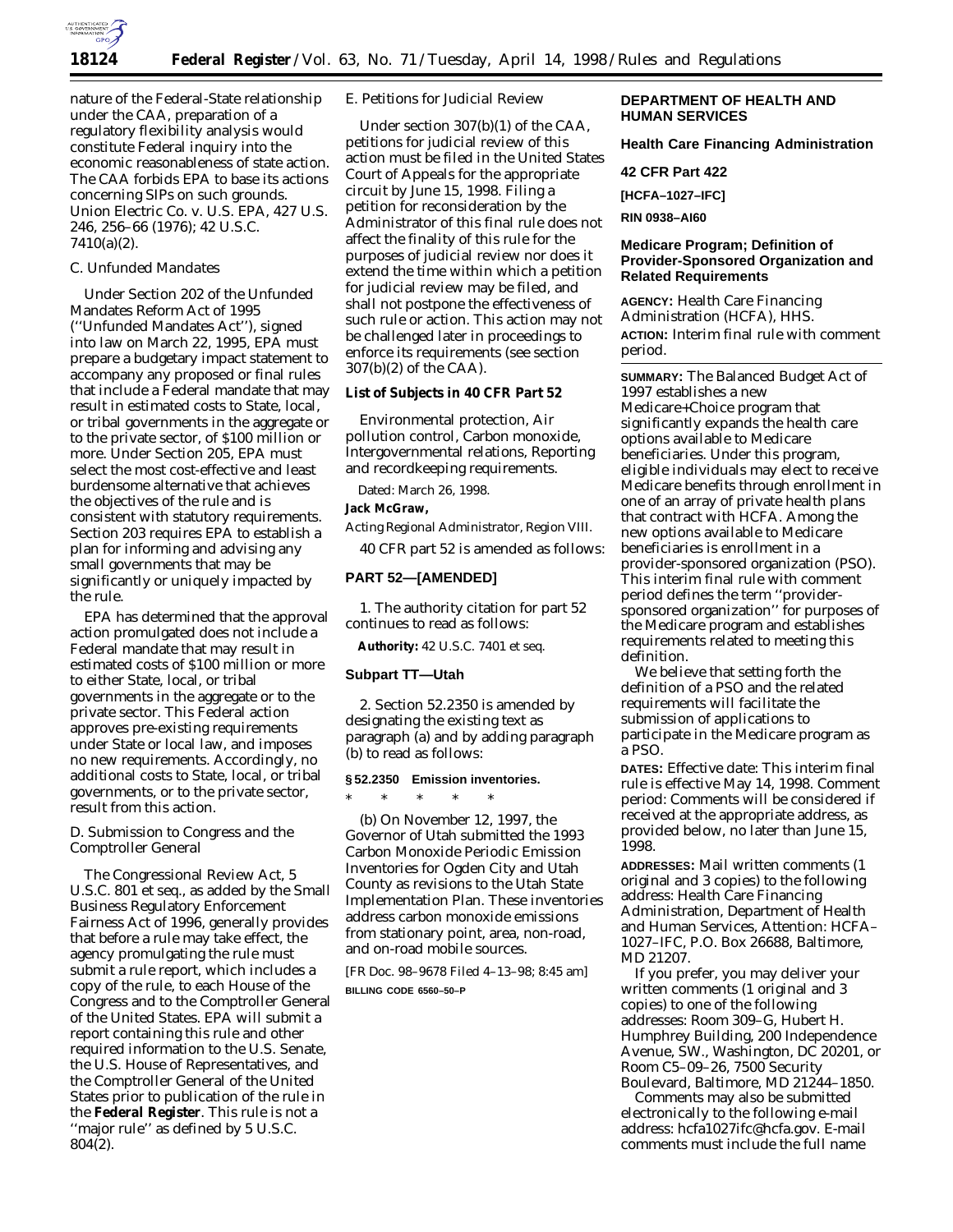and address of the sender and must be submitted to the referenced address in order to be considered. All comments must be incorporated in the e-mail message because we may not be able to access attachments. Because of staffing and resource limitations, we cannot accept comments by facsimile (FAX) transmission. In commenting, please refer to file code HCFA–1027–IFC Comments received timely will be available for public inspection as they are received, generally beginning approximately 3 weeks after publication of a document, in Room 309–G of the Department's offices at 200 Independence Avenue, SW., Washington, DC, on Monday through Friday of each week from 8:30 a.m. to 5 p.m. (phone: (202) 690–7890).

**FOR FURTHER INFORMATION CONTACT:** Maureen Miller, (410) 786–1097; Phil Doerr, (410) 786–1059.

# **SUPPLEMENTARY INFORMATION:**

## **I. Background**

#### *A. Medicare+Choice Program*

Health care benefits covered under the Medicare program are divided into two parts: Hospital insurance, also known as ''Part A,'' and supplementary medical insurance, also known as ''Part B.'' Health care services covered under Part A include: inpatient hospital care, skilled nursing facility care, home health agency care, and hospice care. Part B coverage is optional and requires payment of a monthly premium. Part B covers physician services (in both hospital and nonhospital settings) and services furnished by certain nonphysician practitioners. It also covers certain other services, including: clinical laboratory tests, durable medical equipment, most supplies, diagnostic tests, ambulance services, prescription drugs that cannot be selfadministered, certain self-administered anticancer drugs, some other therapy services, certain other health services, and blood not supplied by Part A.

Section 4001 of the Balanced Budget Act of 1997 (BBA) (Pub. L. 105–33), enacted August 5, 1997, adds sections 1851 through 1859 to the Social Security Act (the Act) to establish a new Part C of the Medicare program, known as ''Medicare+Choice.'' (The existing Part C of the statute, which included provisions in section 1876 of the Act governing existing Medicare health maintenance organization (HMO) contracts, was redesignated as Part D.) Under the new Medicare+Choice program, every individual entitled to Medicare Part A and enrolled under Part B, except for individuals with end-stage renal disease, may elect to receive

benefits through either the existing Medicare fee-for-service program or a Part C Medicare+Choice plan.

#### *B. Medicare+Choice Plan Options*

The Medicare+Choice plan options include both the traditional managed care plans (such as HMOs) that have participated in Medicare on a capitated payment basis under section 1876 of the Act as well as a broader range of plans comparable to those now available through private insurance. Specifically, effective January 1, 1999, section 1851(a)(2) of the Act provides for three types of Medicare+Choice plans:

• Coordinated care plans, including HMO plans, provider sponsored organization (PSO) plans, and preferred provider organization (PPO) plans.

• Medical savings account (MSA) plans (that is, combinations of a high deductible, catastrophic insurance plan with a contribution to a Medicare+Choice MSA). This option is a demonstration.

• Private fee-for-service plans.

# *C. Statutory Requirements*

Section 1856(b)(1) of the Act directs the Secretary to publish by June 1, 1998, regulations necessary for overall implementation of the Medicare+Choice program. These regulations will establish a new Part 422 in title 42 of the Code of Federal Regulations and will set forth the basic requirements for all Medicare+Choice plans.

Additionally, section 1856(a) of the Act provides that the Secretary establish through a negotiated rulemaking process, the solvency standards (as described in section 1855(c)(1) of the Act) that entities will be required to meet if they obtain a waiver of the otherwise applicable requirement that they be licensed by the State. (For more information on the negotiated rulemaking process see the HCFA notices published on September 23, 1997, and October 28, 1997, 62 FR 49649 and 62 FR 55773, respectively.)

As we worked on developing procedures to allow PSOs to sign Medicare+Choice contracts in 1998, we determined that interested health plans needed to know the fundamental organizational requirements they had to meet as soon as possible. In addition, in the course of the negotiated rulemaking process, it has become clear to HCFA and the negotiated rulemaking committee that a clear definition of PSO was needed to establish solvency standards. Therefore, in order to assist entities considering applying to become PSOs under the Medicare+Choice program we have developed the definition of a PSO and related

requirements for publication in this interim final rule with comment period.

# **II. Provider-Sponsored Organizations Under the Medicare+Choice Program**

In recent years, the term ''providersponsored organization'' has been one of several terms applied to health care delivery systems that are owned or controlled and operated by a provider or group of providers within a community. Such systems, also referred to as integrated delivery systems, are most commonly formed by physicians and hospitals and can provide an array of health care services to patients under a variety of payment mechanisms, including risk-sharing arrangements through contracts with HMOs. A few States have passed laws specifically recognizing these types of new entities, and some PSOs have undertaken direct contracting with employers and other payors. Until implementation of the BBA, these types of entities are eligible to participate in the Medicare program only if they meet the requirements for a risk contract under section 1876 of the Act.

Section 4001 of the BBA established new sections 1851 through 1859 of the Act. Section 1851(a)(2) of the Act now explicitly provides for participation of a PSO plan in the Medicare+Choice program. For the most part, a PSO plan is required to meet the same requirements as other coordinated care plans that participate in the program. However, the statute establishes two special rules for PSOs.

First, a fundamental requirement of the Medicare+Choice program, as set forth under new section 1855(a)(1) of the Act, is that a Medicare+Choice organization must be ''organized and licensed under State law as a riskbearing entity eligible to offer health insurance or health benefits coverage in each State in which it offers a Medicare+Choice plan.'' However, section 1855(a)(2) of the Act establishes an exception to this general rule by allowing a PSO to obtain a Federal waiver from the State licensure requirement if it meets one of three criteria specified in the Act. A PSO that files a request for a Federal waiver can qualify as a Medicare+Choice plan if the Secretary determines that any of the following criteria is met:

• The State failed to complete action on a licensing application within 90 days.

• The State denied the licensing application based on discriminatory treatment.

• The State denied the licensing application based on the organization's failure to meet solvency requirements,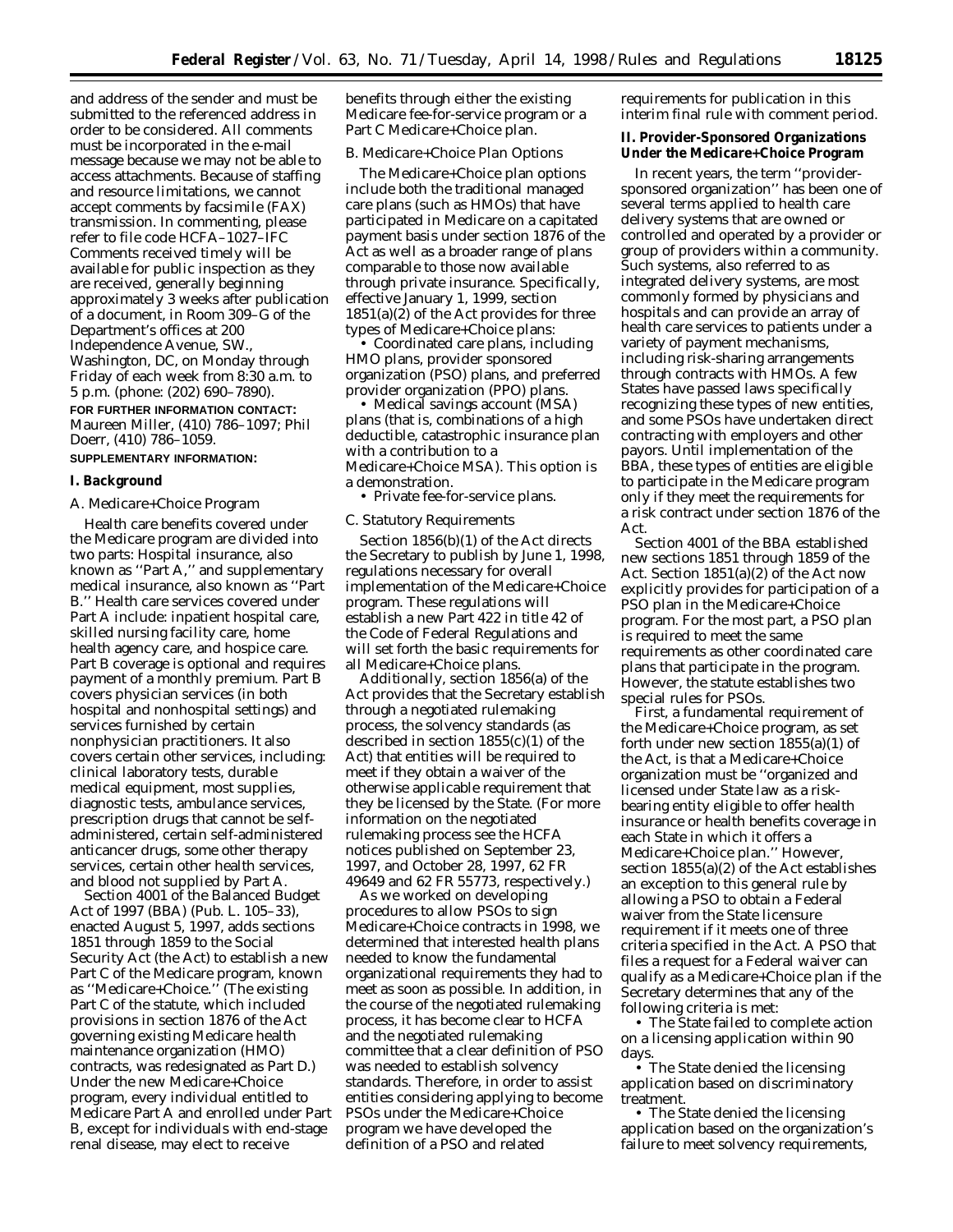and there is a difference between the State's solvency requirements and the Federal solvency requirements to be established through the negotiated rulemaking process mentioned above.

Application for a waiver of the licensure requirement may be made until November 1, 2002, and the approved waiver is effective for a nonrenewable 36-month period. We will discuss the waiver criteria and application process in a separate rulemaking document on PSO Solvency Standards and Waiver.

The other special rule for PSOs involves the minimum enrollment requirements set forth under new section 1857(b) of the Act. Section 1857(b)(1) specifies that participating Medicare+Choice organizations must have at least 5,000 individuals receiving health benefits through the organization, or at least 1,500 if the organization primarily serves a rural area. For PSOs, though, these minimum enrollment requirements are set at 1,500 for urban areas and 500 for rural areas. These lower minimum enrollment requirements apply to entities that meet the Medicare definition and related requirements for a PSO, including Statelicensed PSOs, in addition to PSOs that participate in the Medicare+Choice program under a Federal waiver of the State licensure requirement.

## **III. Provisions of the Interim Final Rule With Comment Period**

### *A. Overview*

The requirements contained in this interim final rule represent the first set of published regulations applicable to the Medicare+Choice program. To accommodate the new regulations needed to implement this program, we are establishing a new Part 422— Medicare+Choice Program, in Title 42 of the Code of Federal Regulations. We intend to set forth the overall framework of part 422 in the comprehensive interim final rule scheduled to be published by June 1, 1998. At this time, we are establishing only Subpart H, the subpart necessary to address Provider-Sponsored Organizations issues.

# *B. Discussion of PSO Definition and Related Requirements*

We are establishing a new § 422.350 Basis, scope and definitions.

Paragraph (a) states that the regulations set forth in subpart H are based on sections 1851 and 1855 of the Act. It also specifies that the scope of the subpart is to (1) authorize PSOs to contract with HCFA as a Medicare+Choice plan; (2) require that a PSO meet certain qualifying

requirements; and (3) provide for waiver of State licensure for PSOs under specified conditions.

Paragraph (b) of § 422.350 sets forth the meaning of terms as they are used for purposes of subpart H. The terms defined here are discussed in logical order below; note that they appear in alphabetical order in the regulations text.

## Provider-Sponsored Organization

We define in regulations a PSO as it is defined in section 1855(d)(1) of the Act. That is, a PSO is a public or private entity that—

(1) Is established or organized, and operated, by a health care provider or group of affiliated (as defined in § 422.354(a)) health care providers.

(2) Provides a ''substantial proportion'' (as defined in § 422.352(b)) of the health care items and services under its Medicare+Choice contract directly through the provider or affiliated group of providers. ''Substantial proportion'' is discussed below.

(3) In the case of a group of affiliated providers, the providers share, directly or indirectly, substantial financial risk (as defined under § 422.356(a)) for the provisions of items and services under its contract and have at least a majority financial interest (as defined under § 422.356(b)) in the PSO.

This definition focuses on the unique, provider-based nature of this type of entity and lays the groundwork for the requirements that follow. As set out in legislation, providers are the core of a PSO, and must establish, organize, and control the health plan. Further, the definition clearly establishes that providers must have a stake in the PSO enterprise by sharing in the financial risk passed to the health plan by HCFA.

*Control*—As discussed below, section 1855(d)(4) of the Act sets forth a specific meaning of ''control'' for purposes of determining whether a provider is affiliated with another provider. For all other purposes related to PSOs, however, we define in § 422.350(b) that control exists if an individual, group of individuals, or organization, has the power, directly or indirectly, ''to direct or influence significantly'' the actions or policies of an organization or institution.

This definition is essentially the same as the long-standing definition of control that is used for purposes of providers in the Medicare fee-for-service programs (see 42 CFR 413.17.) The term 'control'' is used in several contexts in relation to PSOs (aside from its specific meaning for purposes of determining affiliation under section 1855(d)(3)), and

we believe that this general definition, which results in case-by-case determinations, is appropriate for all these uses.

New section 1855(d)(5) defines the term ''health care provider'' for purposes of PSO requirements. This definition is much broader than the definition of ''provider of service'' found in section 1861(u) of the Act and the definition of ''provider'' found in § 400.202 of our regulations (definitions specific to Medicare). Here, the term can apply to both individuals (such as physicians, nurse practitioners, physician assistants, etc.) and the entities commonly considered to be providers, as well as other types of health care entities.

Pursuant to section 1855(d)(5) of the Act, we are defining ''health care provider'' as:

• Any individual who is engaged in the delivery of health care services in a State and who is licensed or certified by that State to engage in the delivery of such services in the State; and

• Any entity that is engaged in the delivery of health care services in a State provided, if required by the State, the entity is licensed or certified to engage in the delivery of such services in the State.

To meet the terms of this definition, an individual health care practitioner must be licensed or certified by the State to be considered a provider for purposes of the PSO requirements. We believe this complies with the intent of section  $1855(d)(5)(A)$  of the statute. Consistent with section  $1855(d)(5)(B)$  of the Act, all entities that require licensure or certification must be in compliance with these State requirements. As contemplated by the statute, health care entities that are not required to be licensed or certified may meet this definition of ''health care provider'', although individual components of the entity may be required to be licensed or certified. An example, or hypothetical situation of this, is a health care system where, through merger or acquisition, a licensed hospital, a certified home health agency, a licensed rehabilitation facility, and a medical group consisting of individually licensed physicians have formed a corporate entity that provides a wide range of health care services. In this example, each of the component entities would be licensed, as are the individual physicians, but not the health care system as a whole. Thus, the corporate entity could be considered a ''health care provider'' even though it itself is not licensed.

Given the evolving nature of the industry, we recognize that other types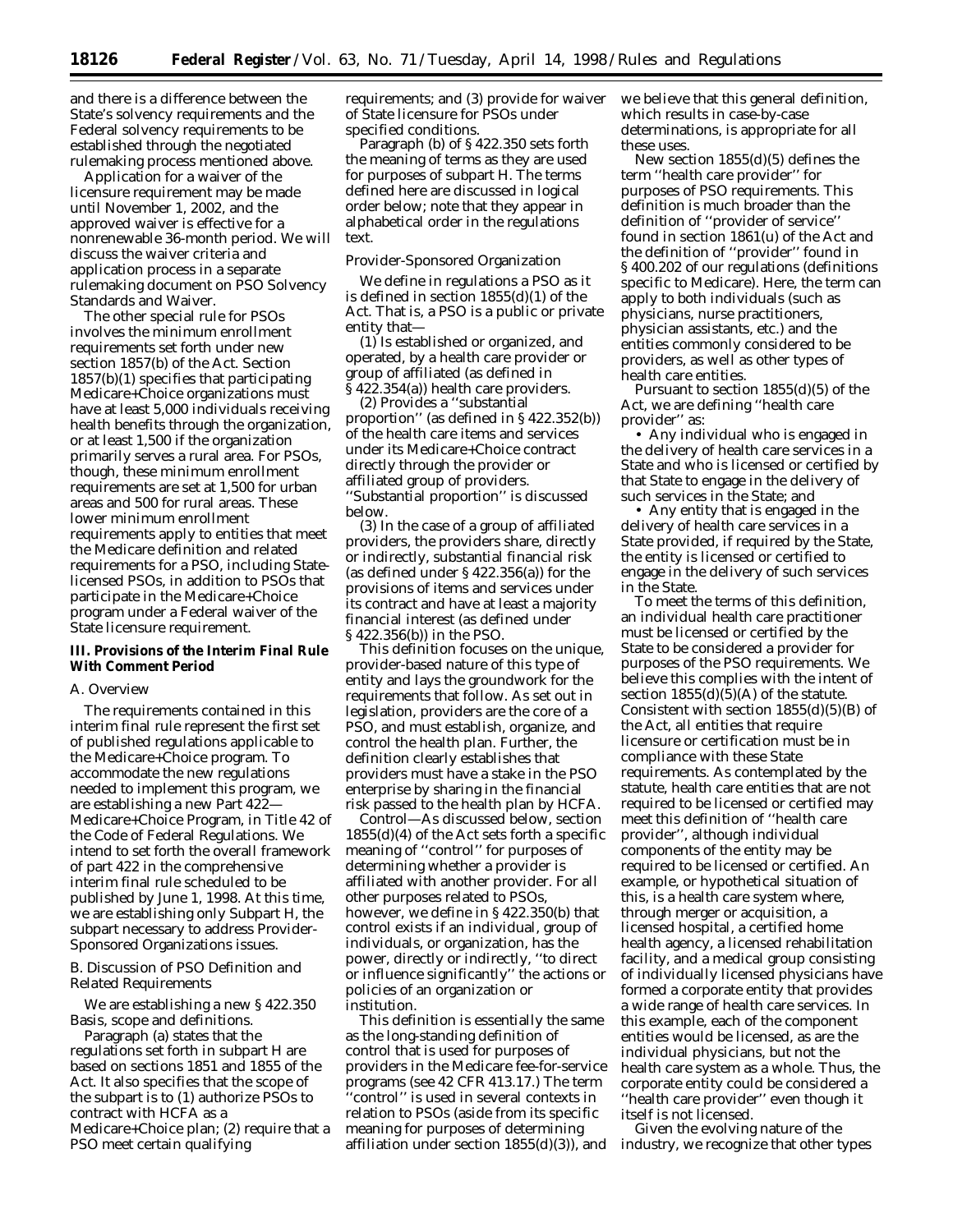of health care entities may exist that are not addressed by this regulatory definition. We welcome comments or suggestions on these types of arrangements, and will consider whether they would necessitate changes in the definition.

We anticipate that the current requirement for Medicare-contracting HMOs and competitive medical plans to furnish services through providers that comply with conditions of participation and certification, as required by § 417.416 of the regulations, will be incorporated (in the same or similar manner) into the Medicare+Choice standards to be issued June 1.

Engaged in the Delivery of Health Care Services

This phrase is used in both contexts of the statutory definition of a health care provider, that is, both for individual providers and entities. Section 422.350(b) specifies that for an individual, ''engaged in the delivery of health care services'' means that the individual directly furnishes health care services. For an entity, it means that the entity is organized and operated primarily for the purpose of furnishing health care services directly or through its provider members or entities.

We are clarifying the meaning of this phrase in the definitions section of the regulations largely because of the new types of health care organizations that are continuing to be formed. For example, a number of provider entities or institutions that had been organized and operated to furnish health care services have added other types of nonclinical health-related services, such as management services, utilization review services, electronic information services, etc. On the other hand, some health-related companies have ventured into areas associated with direct health care delivery. We believe that PSOs are intended to be established and operated by providers actively furnishing patient care. Thus, in this definition, we clarify the role and importance of furnishing health care services—for both individuals and entities—in order to be considered engaged in the delivery of health care services. If it is necessary for HCFA to make a determination whether an entity can be considered engaged in the delivery of health care services, we will consider the entity's organizational structure, (including lines of business), mission, bylaws and control to determine the predominant nature of the entity. Thus, for example, the extent to which physician members provide services and control an independent practice association (IPA) could be determining factors whether the IPA

group is considered to be engaged in the delivery of health care services.

# *C. Basic Requirements for PSOs (§ 422.352)*

New § 422.352 specifies that to be considered a PSO for purposes of the Medicare+Choice program, an organization must comply with the following general requirements.

In paragraph (a) we require the organization to—

• Be licensed by the State or obtain a waiver of licensure as provided for under section 1855(a)(2) of the Act.

• Meet the definition of a PSO set forth in § 422.350 and other applicable requirements of 42 CFR Part 422, subpart H.

• Be controlled by a health care provider or, in the case of a group, by one or more of the affiliated providers that established and operate the PSO.

The requirement that an entity either be licensed by the State or have obtained a Federal waiver, basically restates the two ways in which a PSO can participate in the Medicare+Choice program, as spelled out under section 1855(a) of the Act. The general requirement concerning control explicitly incorporates into the regulations the underlying statutory intent that in PSOs, health care providers must have controlling authority over the organization. The joint conference committee report states: ''A PSO is a term generally used to describe a cooperative venture of a group of providers who *control* its health service delivery and financial arrangements.'' (emphasis added) (H.R. Report 105–217, Conference Report to accompany H.R. 2015, 630). As discussed above, control is defined in the same way as it is used in other Medicare settings, and we intend to make decisions about whether control exists on an individual case basis. In general, we believe that control implies that the providers or groups of affiliated providers that furnish health care services through a PSO must exercise control, not only over clinical decisionmaking and quality assurance, but also govern the PSO, e.g., direct the administration of the enterprise, maintain control of the governing body, and remain fully accountable for the organization. (See also the discussion of majority financial interest.)

In paragraph (b) we include requirements concerning provision of services. We incorporate the general requirement that a PSO must demonstrate that it is capable of delivering to Medicare enrollees the range of services required under a contract with HCFA. This requirement currently applies to all managed care plans that contract with HCFA under section 1876 of the Act. We intend to establish a similar requirement for network-based organizations that enter into contracts under the Medicare+Choice program, in accordance with the general requirement for provision of services under section 1852(a)(1) of the Act. Thus, this requirement for PSOs will supplement the overall Medicare+Choice requirement that participating health plans (where applicable) be capable of providing all contracted services directly or through arrangement. (These organizations also are responsible for payment of out-ofplan emergency and urgently needed services, as well as care furnished in connection with point-of-service options.)

Another key component of § 422.352(b) involves the requirement that a PSO deliver a substantial proportion of the health care items and services through the provider or affiliated group of providers responsible for operating the PSO, as required under section 1855(d)(1) of the Act. Section  $1855(d)(2)(A)$  of the Act then specifies that in defining what constitutes a ''substantial proportion,'' the Secretary is to take into account the need for a PSO to be responsible for providing ''significantly more than the majority'' of items and services under its contract through its own affiliated providers, with most of the remaining items and services to be furnished through agreements between the PSO and other nonaffiliated providers. The statute clarifies that the intent of the substantial proportion provisions is ''\*  $*$  \* to assure financial stability and to address practical considerations involved in integrating the delivery of a wide range of service providers.''

In establishing the appropriate level for the substantial proportion requirement, our goal was to identify a threshold high enough to comply with the intent of the statute but not so high as to discourage participation in the program. A simple majority being 51 percent, we determined that a PSO must directly provide significantly more than 51 percent of the items and services committed to under its contract in order to meet this requirement. We also recognize that some portion of services will be provided by nonplan providers on an emergency or urgently needed basis. In addition, we did not want to preclude the possibility of a PSO offering a point-of-service option. Therefore, we evaluated and modeled substantial proportion options between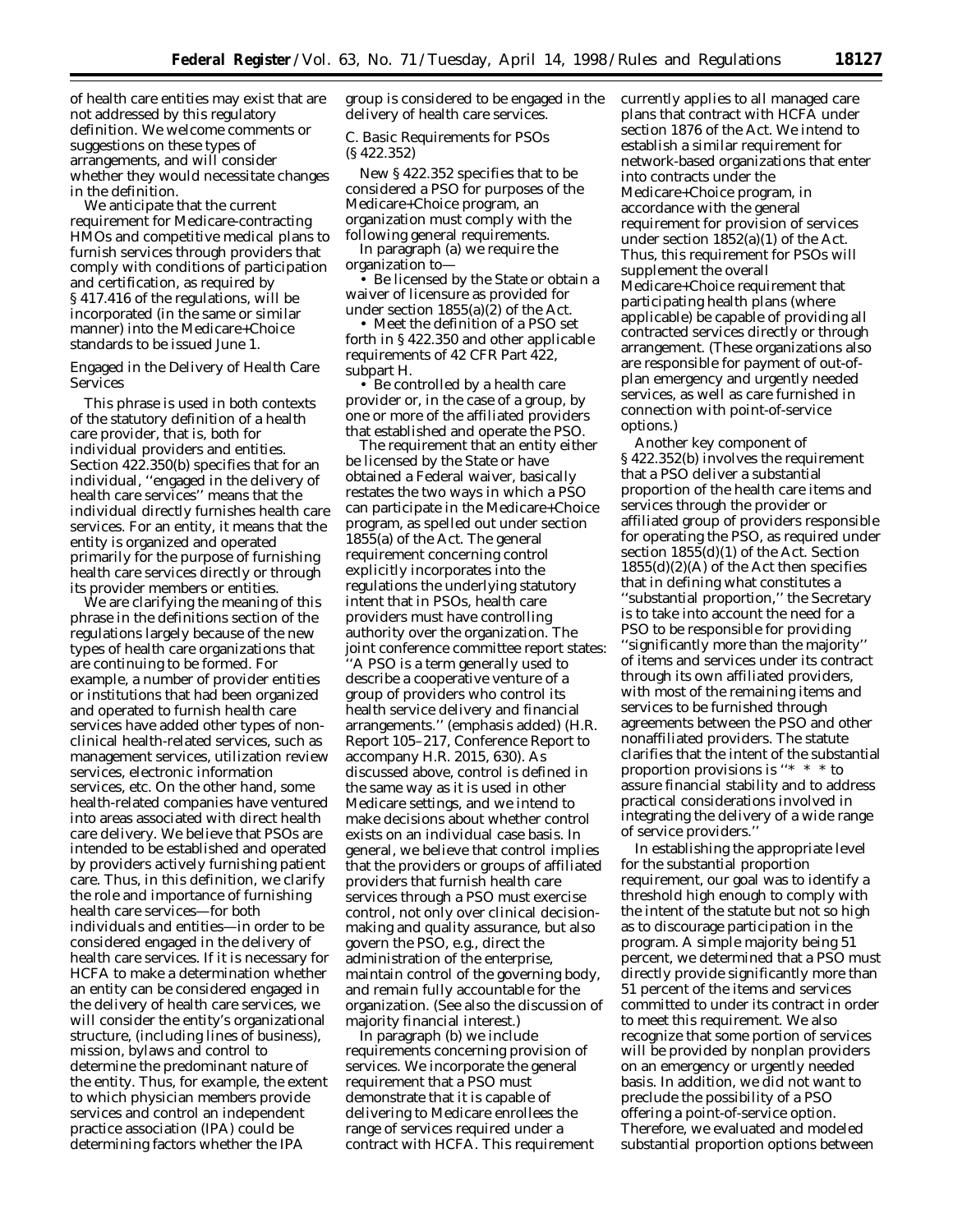60 and 80 percent of contractually required Medicare services.

We considered both aggregate models, that is, comparisons of total services furnished by affiliated providers with total services furnished by the PSO, as well as hybrid models that compared services in various categories (for example, setting separate substantial proportion requirements for different types of care such as inpatient hospital services or physician services.) However, we determined that the hybrid models were unnecessarily complicated and administratively burdensome for both PSOs and HCFA, without contributing to the objective of assuring the financial stability of the organization. Based on our analysis, and consultation with health care industry and beneficiary representatives, we concluded that setting the substantial proportion requirement at 70 percent appropriately balances two key interests: (1) that we not set the proportion of services so high as to prevent participation by all but the most sophisticated provider organizations and (2) that the substantial proportion threshold be sufficient to ensure that a PSO have a well-developed capacity to deliver services, thus meeting the financial stability objective explicit in the statute and increasing the prospects for successful development and solvent operation of a PSO. Therefore, we are specifying under § 422.352(b)(1) that in general a substantial proportion constitutes not less than 70 percent of Medicare items and services covered under a PSO's contract.

Section 1855(d)(2)(C) of the Act provides that the Secretary may allow for variation in the definition of substantial proportion for rural PSOs. Consistent with this provision, and based upon consultations with rural health care industry representatives and beneficiary representatives, we have established under § 422.352(b)(2), a substantial proportion threshold of 60 percent of Medicare items and services required under contract for rural PSOs. We believe that this requirement reflects the lower proportion of specialty and other medical services that are likely to be available in some rural areas and is necessary to foster the likelihood of PSO development and success in rural areas.

Finally, along with the decision of how to define substantial proportion, we also needed to identify the best method for comparing the proportion of items and services furnished by a PSO's affiliated providers with the overall amount of items and services furnished through the PSO. The two possible approaches involved either the use of Medicare encounter data or Medicare

expenditure data. During discussions with health care industry representatives, we learned that using expenditure data generally would not be burdensome for PSOs because it is commonly collected for internal financial management purposes. Furthermore, expenditure data may also produce a measurement more in line with the intent of the substantial proportion requirement. For example, the expenditures associated with an acute hospital visit would reflect a higher draw upon the PSO's resources than a physician office visit. Likewise, with expenditure data, the dollar amounts associated with each physician office visit, home care visit, etc., will reflect resource use and the ability of PSO providers to manage medical utilization. Therefore, based upon its immediate availability and superior meaningfulness, we concluded that use of expenditure data is the better approach at this time for determining compliance with the substantial proportion requirement. We intend to provide guidance on the calculation of substantial proportion in future documents concerning application and compliance procedures.

Paragraph (c) discusses characteristics a PSO must have to be considered rural. For purposes of the substantial proportion requirement, we are adopting the language of current § 412.62(f). This section references a widely accepted Office of Management and Budget methodology for identifying rural areas that is currently in use in the majority of HCFA programs. We considered several alternatives for defining rural areas including one that utilizes census tract data and another that utilizes a United States Department of Agriculture methodology whereby multiple levels of urban and rural definitions can be established through criteria. We concluded that the definitions set forth under § 412.62(f) would appropriately identify those areas that may be eligible for the rural standard for substantial proportion and that this definition would provide consistency in the application of rural definitions among the majority of Medicare programs.

Section 422.352(c) sets forth the standards for qualifying as a rural PSO, and allows non-rural providers to take part in the PSO as an affiliate or a subcontractor. The substantial proportion standards for rural PSOs recognize that non-rural providers are often an important source of care for residents of rural areas. Hence, the percentage of services that must be provided through affiliated providers of a rural PSO is less than the percentage

required of a non-rural PSO. The exception for rural PSOs is intended to foster the development of capitated plans that can be available to residents of rural areas, and to permit rural providers to participate in the formation of such plans. Non-rural providers may be components of a PSO eligible for the rural exception to the substantial proportion standard, but we wish to ensure that such a PSO is primarily a rural-based plan, and that the arrangements such a plan makes for the provision of services is consistent with the patterns of care for the rural community. Beneficiaries who enroll in a rural PSO should enjoy the same level of accessibility and availability of care through local providers as non-enrollees residing in the same area. Hence, we are requiring that the PSO must demonstrate that it can render, through affiliated providers located in the rural area, medical services commonly provided to beneficiaries by providers in the rural community. Services provided by providers located in the rural area generally should include primary care, emergency care, and commonly used types of specialty care available in the area, in order to ensure that a basic level of care is available to enrollees of the PSO at the local level. Patients may be referred to non-rural providers for more complex (e.g., tertiary-level) hospital care and for certain types of specialty care, and for other care, to the extent that the PSO can demonstrate that the use of nonrural providers is consistent with referral patterns in the service area. As far as is practicable, services provided outside the rural area should be provided by affiliated providers or by providers that have contracts with the PSO, except for unusual or infrequently used health services.

Another test as to whether the PSO qualifies as rural relates to the Medicare beneficiaries enrolling in the organization. A majority of the PSO's Medicare enrollees must reside within the rural area or areas served by the PSO. We considered higher thresholds for this standard, but, after consultation with rural health care and beneficiary representatives, determined that this was the most workable approach.

We believe that this approach to rural PSOs is balanced. That is, the two standards (in conjunction with the 60 percent threshold for substantial proportion) validate that the PSO is indeed a rural-based health plan yet is flexible enough to promote the development of rural PSOs.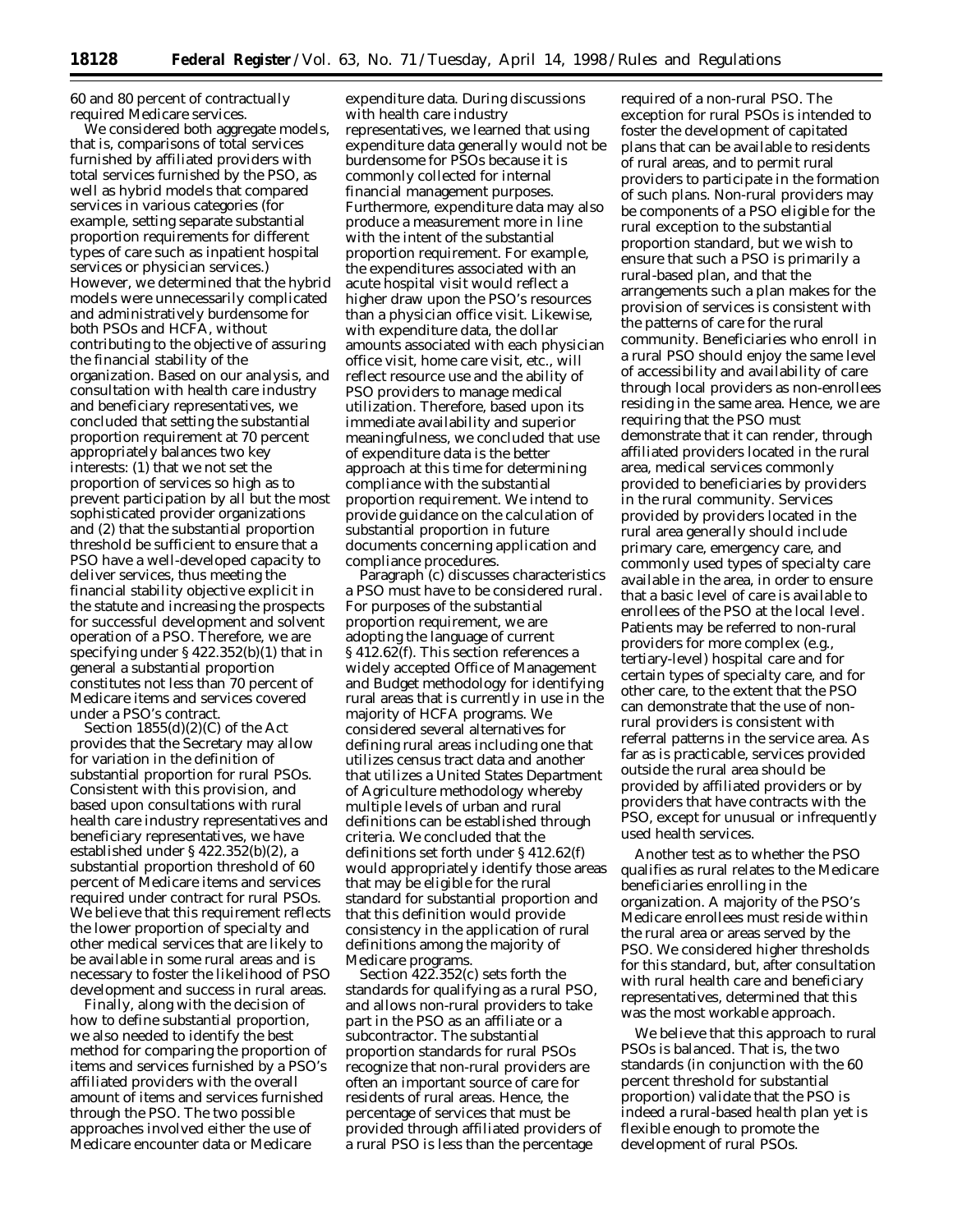# *D. Requirements for Affiliated Providers (§ 422.354)*

The concept of affiliation is central to the organization of PSOs. Section 1855(d)(3) of the Act sets forth four criteria under which a provider can demonstrate affiliation with another provider for PSO purposes. In this interim final rule, we are incorporating the statutory provisions into § 422.354 by specifying that a provider is affiliated with another provider if, through contract, ownership, or otherwise, any of the following criteria is met:

• One provider, directly or indirectly controls, is controlled by, or is under common control with the other.

• Each provider is a participant in a lawful combination under which each provider shares substantial financial risk (as set forth under § 422.356 of this part) in connection with the PSO's operations.

• Both providers are part of a controlled group of corporations under section 1563 of the Internal Revenue Code (IRC) of 1986.

• Both providers are part of an affiliated service group under section 414 of the IRC.

As specified under section 1855(d)(4) of the Act, control is presumed to exist for purposes of the first criterion if one party, directly or indirectly, owns, or holds the power to vote, or proxies for, not less than 51 percent of the voting rights or governance rights of another. The second criterion  $(\S 422.354(a)(2))$ contains a two-pronged test. It requires that providers affiliate in a lawful combination, which we will interpret as meeting antitrust and other Federal guidelines, as well as applicable Federal and State statutes. However, HCFA's determination that providers are affiliated for purposes of the Medicare+Choice program does not constitute a determination that the arrangement among the affiliated providers is lawful under Federal or State antitrust law. (HCFA does not have authority to make such determinations, and will consult the Federal Trade Commission as necessary.) In addition, each affiliated provider must share substantial financial risk in the operations of the PSO. Our policy with respect to what constitutes substantial financial risk is discussed in detail below.

The last two criteria are based on provisions of the Internal Revenue Code of 1986. We do not intend to make determinations as to whether or not a PSO meets either of these criteria, since this is outside our authority, but will look to evidence provided by the PSO as to its standing under the tax code.

(When necessary, we will consult with appropriate officials within the Department of Treasury, as we have done in the development of this interim final rule.)

In general, under these criteria, we believe that an affiliated provider could be, for example, a medical group, an IPA, a hospital, a nursing home, or a home health agency. (We note that an individual provider who is not part of a larger entity also could be considered an affiliated provider of the PSO if the individual provider meets all applicable requirements.) The purpose of these affiliation tests is to distinguish the PSO as an entity made up of separate providers who have combined in an acceptable manner and are bound together in order to contract with the Medicare program. These rules are not intended to limit the structuring, or even the payment arrangements, of individuals, facilities, or other providers who are components of the entity that is the affiliated provider. For example, these rules do not limit an IPA's flexibility in bringing together individual physicians, or its payment arrangements with those physicians. Likewise, if a hospital has purchased a medical practice and a nursing home, the hospital (now a health care system) is considered one affiliated provider of the affiliated model PSO. The concerns addressed in this portion of the regulation are with how the hospital or health care system in this example affiliates with other provider entities outside of its corporate structure for purposes of establishing and operating a PSO, not the individuals or component provider entities within the corporate structure.

In addition to the organizational tests of affiliation under paragraph (a) of § 422.354, paragraph (b) then specifies that a PSO must demonstrate that each of its affiliated providers share, directly or indirectly, substantial financial risk for the provision of items and services under the Medicare contract that are the obligation of the organization. Similarly, we include under § 422.354(c) the requirement that affiliated providers, as a whole or in part, have at least a majority financial interest in the PSO. These requirements stem from section 1855(d)(1)(C) of the statutory PSO definition, and are included in § 422.356 of the regulations, as discussed below.

## *E. Determining Substantial Financial Risk and Majority Financial Interest (§ 422.356)*

The term ''substantial financial risk'' is used twice in section 1855(d) of the Act. First, section 1855(d)(1)(C)

stipulates that, where affiliated providers have established the PSO, they must share substantial financial risk for the items and services provided under the contract. The term is used again in section  $1855(d)(3)(C)$ , which sets forth one of the four ways in which providers may demonstrate affiliation, i.e. providers must be in a lawful combination and share substantial financial risk in the operation of the PSO.

In recent years, other legislation amending the Social Security Act has used the term ''substantial financial risk'' for purposes which differ from how the term is used here. Section 216 of the Health Insurance Portability and Accountability Act of 1996 (Pub. L. 104–191) requires the Secretary to establish, through a negotiated rulemaking process, a new safe harbor from the anti-kickback statute (section 1128B of the Act, 142 U.S.C. 1320a– 7b(b)) for certain risk-sharing arrangements that place an individual or entity at ''substantial financial risk for the cost or utilization'' of items or services furnished by those providers. Section 4204 of the Omnibus Reconciliation Act of 1990 (Pub. L.101– 508) and the physician incentive plan under our regulations at 42 CFR 417.479 require managed care organizations that place physicians or physician groups at ''substantial financial risk'' to assure that stop loss coverage is in place and to conduct beneficiary satisfaction surveys. Physicians are deemed to be at substantial financial risk if their risk for referral services exceeds 25 percent of the maximum potential payments under the contract (unless the entity serves more than 25,000 patients and certain pooling criteria are met). In addition, financial risk sharing as an indicator of integration among otherwise competing health care providers was addressed by the Federal Trade Commission (FTC) and the Department of Justice (DoJ) in antitrust guidelines issued in August, 1996. Thus a regulatory clarification of this requirement as used for affiliated providers of PSOs is necessary.

In both uses of ''substantial financial risk'' in section 1855(d) of the Act, a provider entity—such as a hospital or medical group—is required to be at financial risk for more than the provider's own items and services. That is, each affiliated provider must have a stake in the PSO. We considered defining a specific level of risk, such as a percentage, or categories of risk, but determined that this would not be workable given the numerous types of providers (ranging from large facilities to small speciality practices), varying capacities of the providers, and various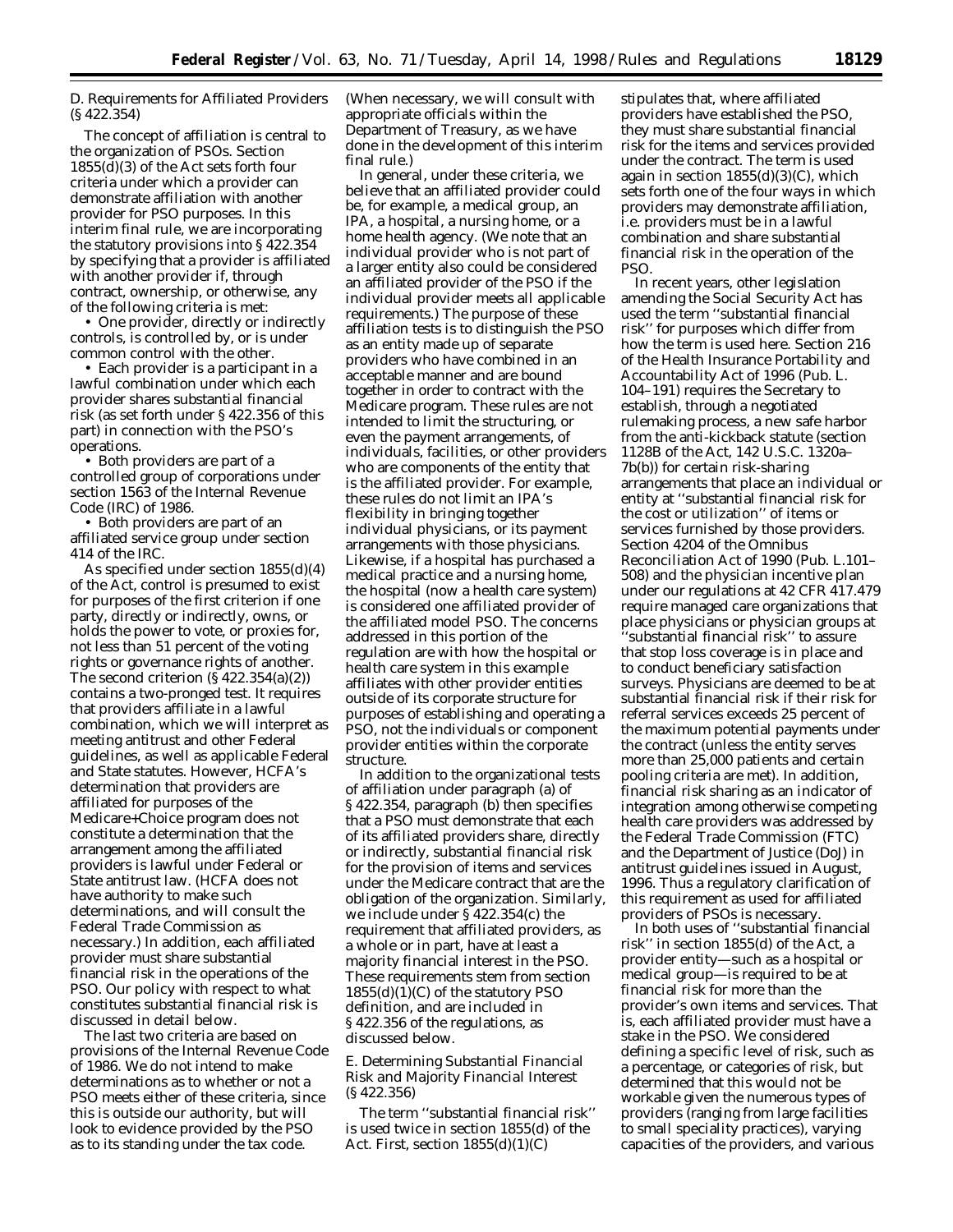financial concerns. Establishing categories or levels of risk was too arbitrary given the extent of potential affiliates, and administratively burdensome for us and the health plans. Because each PSO will be unique, we decided that a case-by-case determination would be needed. Thus, in this interim final rule, we establish that HCFA will determine whether the affiliated providers demonstrate substantial financial risk for purposes of section  $1855(d)(1)(C)$  of the Act and for purposes of affiliation in section  $1855(d)(3)(C)$ .

To help us provide regulatory clarification on risk-sharing, we looked to the health care provider antitrust guidelines mentioned above for guidance. The antitrust guidelines and the requirement for substantial financial risk in the BBA have different purposes: The antitrust guidelines are concerned with the extent of economic integration among otherwise independently competing health care providers, while the BBA's requirement addresses the extent of the affiliated providers' stake in, and commitment to, the successful operation of the PSO. Because of the different contexts and purposes of the two provisions, we have not adopted the risk-sharing mechanisms outlined in the antitrust guidelines in total for this interim final rule with comment. We adopted with modifications three of the four examples of mechanisms identified by the FTC and DoJ. Through our analysis, we determined that the fourth, global payment rates for certain complex cases, or for case management, was not evidence of an affiliated provider's risk in the overall enterprise of the PSO.

One mechanism that may be acceptable for demonstrating financial risk is capitation; i.e., agreement by an affiliated provider (such as a medical group or IPA) to provide services at a capitated rate of payment from the PSO. A capitated rate is a preset, fixed payment per enrollee in exchange for the provision of a set of services without regard to frequency of use, intensity, or cost of such services for a specified time period. In these regulations, we are not concerned with the capitation or other payments to individual providers within the provider entity, but only the capitation arrangement between the PSO and the affiliated provider. The capitation arrangement must demonstrate that the affiliated providers share significant risk for the PSO enterprise. For example, we may consider a comprehensive, capitated payment rate that covers hospital and physician services as demonstrating substantial financial risk. In this case, a

capitated health care system that is providing the bulk of commonly used services to a significant portion of PSO's enrollment would be viewed as sharing in the financial risk of the PSO enterprise. However, more typical capitation arrangements (e.g. whereby an IPA is capitated for the primary and specialty care of its associated physicians) usually will not be adequate to demonstrate that an affiliated provider shares substantial financial risk in the PSO. In the latter case, another mechanism that links the affiliate financially to the overall health plan will likely be necessary because the capitated affiliated provider (such as an IPA or medical group) must demonstrate that it holds risk in the PSO, and is not at risk just for its own services. An example of what may be permissible here is the withholding of a significant amount of an affiliated provider's capitation, to be used to cover the losses of the PSO, if such occur, or to distribute back to the affiliated provider(s) if cost-containment and utilization management goals are met. Another example could be a significant capital investment in the PSO on the part of the capitated affiliate. The amount or level of financial risk borne by each affiliated provider may vary based on factors such as the size or capacity of the provider, the nature of services provided, and financial strength. For example, a wellcapitalized hospital affiliate will bear more risk than a nursing home, home health agency, or federally qualified health center affiliates.

In addition to capitation, other possible risk-sharing mechanisms drawn from the antitrust guidelines include agreement by an affiliated provider to provide services for a predetermined percent of the PSO's premium (or revenue), and certain financial incentives considered to be significant, e.g., withholds and preestablished, fixed budgets or utilization targets for the affiliated provider. Again, the PSO must demonstrate that the affiliated provider shares risk in the PSO enterprise through these risk-sharing mechanisms.

We have included also a provision that allows HCFA to consider other means of demonstrating ''substantial financial risk'' in the PSO. This approach allows us the flexibility to consider other financial commitments that could be submitted for consideration, such as significant ownership in a for-profit PSO, significant investments from the affiliated provider, or a guarantee by an affiliated provider to cover the debt or operating expenses of the PSO.

We believe that the approach chosen for this regulation, a determination by HCFA as to the demonstration of substantial financial risk sharing and the outline of mechanisms that will be considered in the assessment, is appropriate at this early stage in the PSO program. We also believe that this approach will work for both provisions regarding the substantial financial risk in section 1855(d). As our experience evaluating risk-sharing arrangements, contractual agreements, and organizational structures for PSOs increases, we may provide further guidance through program issuances.

Paragraph (b) of § 422.356 reflects the requirements of section  $1855(d)(1)(C)$  of the Act that the affiliated providers in a PSO have a majority financial interest in the organization. We considered requiring that all affiliated providers have an ownership interest, membership interest, or voting rights in the PSO. We rejected this alternative because we believed it would unnecessarily restrict the formation and development of PSOs. In addition, such a requirement could result in a nominal ownership interest, such as a \$1 stake in the PSO, rendering the requirement meaningless. We also considered establishing thresholds of financial interest, but determined this method to be too arbitrary. We believe, that by nature of the requirement that PSOs must be effectively controlled by the affiliated providers, the affiliated providers must have a majority financial interest in the PSO. Even where one or a portion of the affiliated providers control the PSO (this is permissible under the regulations), we believe that the requirement that all affiliated providers share substantially in the risk borne by the health plan—taken together with the requirements for affiliation—provides the appropriate incentives for provider ''buy-in'' to the PSO as envisioned by the statute. Therefore, § 422.356(b) simply states that majority financial interest means maintaining effective control of the PSO.

Following are two examples of how this requirement may be met:

*Example 1.* In a for-profit PSO, the affiliated providers (either all or some portion of the affiliated providers) both own(s) not less than 51 percent of the organization and maintain(s) control, including a majority position, in the governance of the PSO (such as control of the board of directors).

*Example 2.* In a not-for-profit, membermodel PSO, the affiliated providers (either all or some portion of the affiliated providers) both control(s) not less than 51 percent of the membership and maintain(s) control,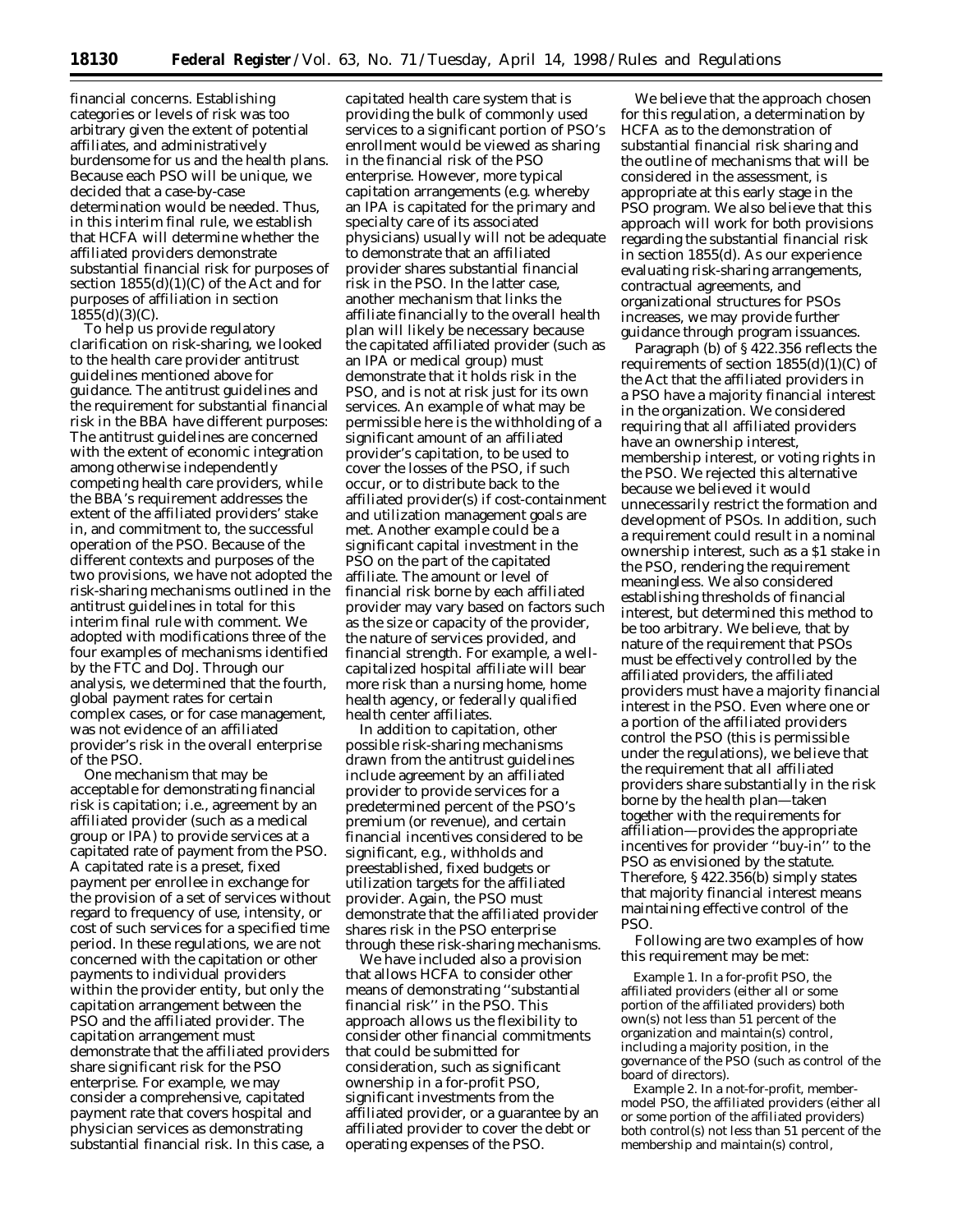including a majority position, in the governance of the PSO.

The requirement concerning majority financial interest does not preclude either providers not affiliated with the PSO (but who could have another arrangement to provide services) or nonproviders from ownership, membership, or other formal position in the PSO's organizational structure. However, any restrictions are intended to ensure that effective controlling authority rests with the affiliated providers.

# **IV. Applicability of These Rules**

As noted above, the definition and requirements set forth in this interim final rule pertain only to PSOs and do not apply to any other type of coordinated care plan. However, in order to contract with the Medicare program, a PSO also must meet the general Medicare+Choice program requirements that will be established under Part 422. Until these requirements are established, we suggest that interested parties consult the current Medicare risk contract requirements under Part 417, in the managed care section on HCFA's Homepage on the Internet, in combination with the statutory requirements under the BBA, for guidance. An organization interested in entering into a contract with Medicare as a PSO must first apply to its State for licensure. Only a PSO that is denied licensure by the State based on any of the three criteria set forth under section  $1855(a)(2)$  of the Act may obtain a waiver from HCFA. Following either State licensure or approval of a Federal waiver, the organization then applies to HCFA to participate in the Medicare+Choice program as a PSO. We will review the application first to determine whether the organization meets the PSO definition and related requirements set forth in this interim final rule. We then will determine whether the organization meets the general Medicare+Choice requirements.

An organization that applies under the Federal waiver provision also needs to meet the solvency standards established in regulations in compliance with new section 1856 of the Act. Again, this entire process will be discussed in greater detail in another interim final rule with comment period. This rule also will be used for entities that are licensed by the State but wish to avail themselves of the lower minimum enrollment standards for PSOs. In this situation, no waiver request and only that portion of the PSO application related to this interim final rule will be applied.

# **V. Regulatory Impact Statement**

#### *A. Introduction*

Section 804(2) of Title 5, United States Code (as added by section 251 of Pub. L. 104–121), specifies that a ''major rule'' is any rule that the Office of Management and Budget finds is likely to result in—

• An annual effect on the economy of \$100 million or more;

• A major increase in costs or prices for consumers, individual industries, Federal, State, or local government agencies, or geographic regions; or

• Significant adverse effects on competition, employment, investment, productivity, innovation, or on the ability of United States-based enterprises to compete with foreignbased enterprises in domestic and export markets.

As discussed throughout this interim final rule, the establishment of PSOs should promote competition in the managed care industry and thus will not produce cost or price increases. Although the definitions being established through this rule do not lend themselves to a quantitative impact estimate, we do not believe that they are likely to produce an annual effect on the economy of \$100 million or more. Therefore, we have determined that this interim final rule does not constitute a major rule as defined in Title 5, United States Code, section 804(2).

We have examined the impacts of this interim final rule under Executive Order 12866, the Unfunded Mandates Act of 1995, and the Regulatory Flexibility Act (RFA) (Public Law 96–354). Executive Order 12866 directs agencies to assess all costs and benefits of available regulatory alternatives and, when regulation is necessary, select regulatory approaches that maximize net benefits (including potential economic, environmental, and public health and safety effects; distributive impacts; and equity). The RFA requires agencies to analyze options for regulatory relief for small businesses and other small entities. For purposes of the RFA, most hospitals, and most other providers, physicians, and health care suppliers are small entities, either by nonprofit status or by having revenues of less than \$5 million annually. Most coordinated care plans are not considered to be small entities within the meaning of the RFA.

The Unfunded Mandates Reform Act of 1995 requires that agencies prepare an assessment of anticipated costs and benefits for any rule that may result in an annual expenditure by State, local, or tribal governments, in the aggregate, or by the private sector, of \$100 million.

This rule has no consequential effect on State, local, or tribal governments. We believe that the private sector costs of this rule also fall below the \$100 million threshold.

Also, section 1102(b) of the Social Security Act requires us to prepare a regulatory impact analysis for any rule that may have a significant impact on the operations of a substantial number of small rural hospitals. Such an analysis must conform to the provisions of section 603 of the RFA. For purposes of section 1102 of the Act, we define a small rural hospital as a hospital with fewer than 100 beds that is located outside a Metropolitan Statistical Area.

Although we do not believe the aggregate impact of the PSO definitions and requirements set forth in this interim final rule will approach \$100 million annually, it is clear that they may have a significant economic impact on certain hospitals, physicians, health plans and other providers. Thus, we have prepared the following analysis that, in combination with the rest of this interim final rule with comment period, constitutes a combined regulatory impact analysis and regulatory flexibility analysis.

## *B. Background*

As discussed in section I of this preamble, we believe that issuing these definitions as an interim final rule at this time is a necessary precursor to the establishment of solvency standards for PSOs through a negotiated rulemaking process, as required under section  $1856(a)(1)$ . In addition, publishing the definitional requirements at this time will allow time for interested entities to meet the requirements before submission of a PSO waiver and application in the spring of 1998. This sequence of events is necessary to ensure that all administrative systems will be in place to allow PSOs to begin health care operations by January 1, 1999.

The PSO definition and requirements set forth in this interim final rule incorporate all statutory requirements set forth in section 1855(d) of the Act. In those areas where further clarification of the statute is necessary, we have established requirements consistent with the statutory intent, that is, in a manner that will foster the development of PSOs as a distinct health care option for Medicare beneficiaries without inappropriately limiting competition among the various organizations that can offer Medicare+Choice plans. We have attempted to achieve a balance between these two goals in choosing the best alternative for several of the key issues discussed below.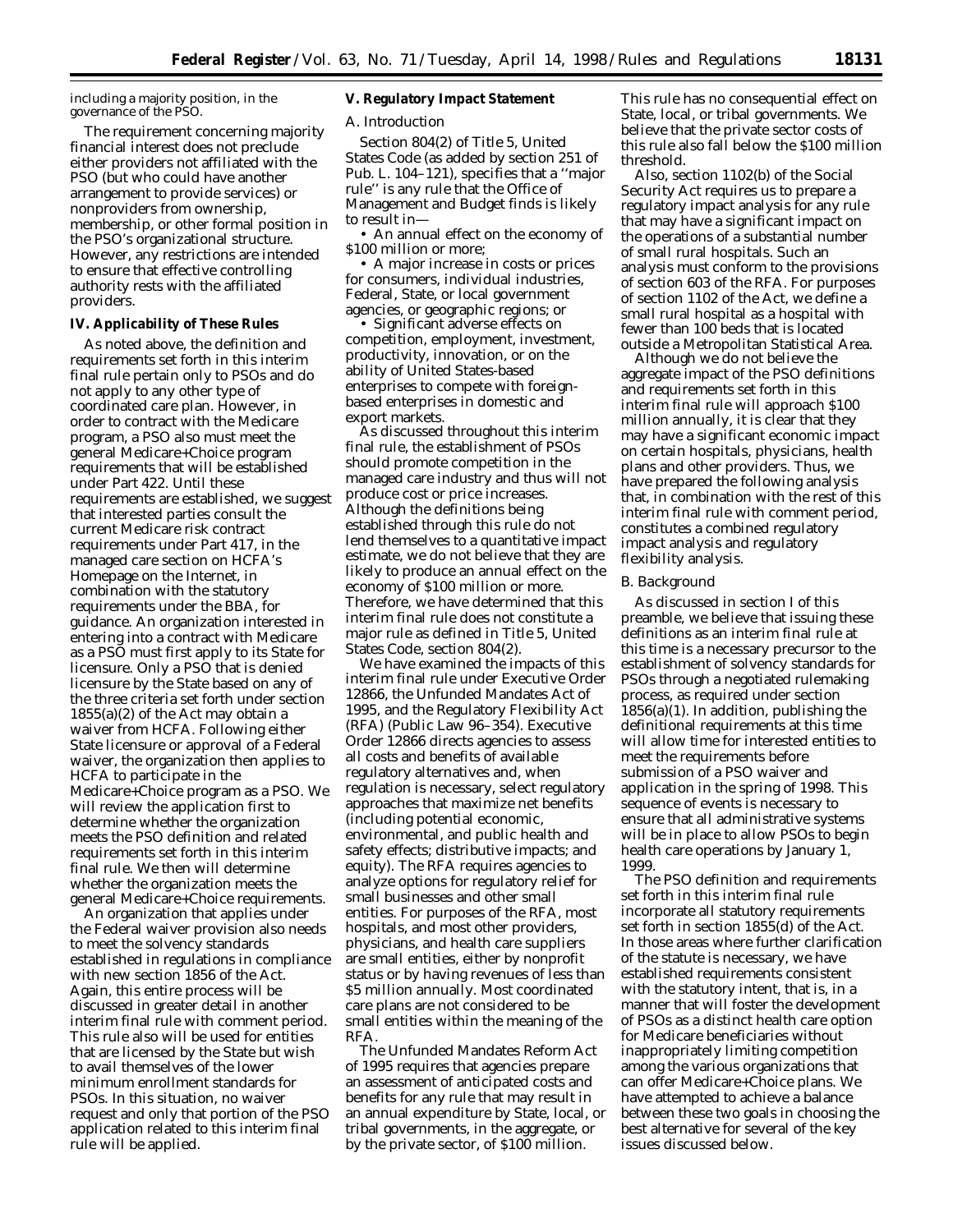## *C. Major Issues*

As discussed in section II of this preamble, the statute establishes two exceptions for PSOs to the requirements that apply to other Medicare+Choice organizations. Clearly, the primary benefit to an organization that can meet the definition of a PSO is that for 3 years, a PSO can qualify for a Federal waiver from State licensure requirements. In addition, PSOs are subject to lower minimum enrollment requirements than other Medicare+Choice organizations. We believe that the purpose of these exceptions is to encourage the development of a significantly different health care option for Medicare beneficiaries. Under the PSO option, providers are intended to bear a more direct responsibility for the delivery, management, and associated financial risks of a patient's health care than that borne by providers in other coordinated care plans. Establishing requirements in this interim final rule that allow health plans that are not significantly different from other Medicare+Choice options to contract as PSOs would undermine the intent of the statute by allowing organizations to receive the competitive advantage afforded by a waiver of state licensure and lower minimum enrollments without increasing options for beneficiaries.

## 1. Definition of a PSO

Section 422.350(b) sets forth the statutory definition of a PSO, including the requirement that a PSO be established or organized, and operated, by a health care provider or group of affiliated providers. We are also including under § 422.350(b) the statutory definition (from section  $1855(d)(5)$  of the Act) of a health care provider, which specifies that a health care provider must be ''engaged in the delivery of health care services.'' We are clarifying in this section that for an individual, ''engaged in the delivery of health care services'' means that the individual directly furnishes health care services. For an entity, it means that the entity is organized and operated primarily for the purpose of directly furnishing health care services.

We believe that this requirement will ensure that PSOs consist of providers that are actively delivering patient care, without arbitrarily prohibiting participation of entities that combined direct patient care services with other nonclinical health-related services. Under this definition, organized groups of providers, such as individual practice associations, physician practice management companies, or multispecialty medical groups could fall within the definition of a provider, if they meet related requirements concerning affiliation, substantial risk, etc.

#### 2. Substantial Proportion

Section 1855(d)(1)(B) of the Act states that a PSO must provide a ''substantial proportion'' of health care services directly through the provider or affiliated group of providers. Section 1855(d)(2) then provides specific further direction on what the Secretary should take into account in order to define "substantial proportion" so as  $**$ assure financial stability and to address the practical considerations involved in integrating the delivery of a wide range of service providers.'' In particular, the statute directs that a PSO provide ''significantly more than the majority'' of the items and services required under the contract through its own affiliated providers.

In defining the level of services that should constitute a substantial proportion of items and services under section 1855(d) of the Act, we attempted to identify a proportion that would achieve a balance between two competing interests. First, we did not want to set a proportion so high as to preclude participation by all but the most integrated provider organizations. At the same time, we wanted to set a requirement that would ensure that a PSO had a sufficiently well-developed capacity to deliver services so as to meet the intent of the BBA both in terms of (a) providing a distinct and viable health care option for individual beneficiaries and (b) increasing the prospects for successful development and solvent operations of PSOs in general. Another consideration related to the establishment of the substantial proportion threshold percentage surfaced through our discussions with physician groups. They raised the possibility of establishing PSOs without hospitals as affiliates, and suggested that a 60 percent threshold might be low enough to allow such an organization. Finally, we had to take into account the fundamental requirement under section  $1855(d)(2)(A)(I)$  that a substantial proportion consist of ''significantly more than a majority'' of items and services.

Given all these considerations, we evaluated substantial proportion options between 60 and 80 percent of contractually required services. As part of this evaluation, we modeled the various service mixes to attempt to identify the types of provider combinations that might be possible at these various substantial proportion

percentage levels. We came to the conclusion that it would be very difficult, if not impossible, to meet the substantial proportion percentage under any of these scenarios (that is, substantial proportion threshold of anywhere from 60–80 percent of services) without some combination of physician and hospital participation in the direct delivery of services as an affiliated provider of the PSO. Thus, under § 422.352(b)(1), we are establishing the substantial proportion threshold at 70 percent of all health care items and services. We believe that this percentage on its face constitutes significantly more than a majority and achieves an appropriate balance among the objectives discussed above, in particular the requirement that the definition of substantial proportion achieve the objective of assuring the financial stability of the PSO. As required by section  $1855(d)(2)(A)(ii)$ , the PSO must provide most of the remainder of items and services not provided by the PSO and its affiliates directly through contracts with other health care providers.

We also considered the possibility of specifying the composition of providers constituting the affiliated group of providers as a means of defining substantial proportion. Instead, we opted for the much more flexible approach of allowing PSO organizations to determine service mix within the constraint of meeting the overall substantial proportion requirement.

Section  $1855(d)(2)(C)$  of the Act provides that the Secretary may allow for variation in the definition of substantial proportion for rural PSOs. Consistent with this provision, and based upon consultation with rural health care industry representatives, we have established under § 422.354(b)(2), a substantial proportion threshold of 60 percent of items and services required under contract. We believe that this requirement reflects the lower proportion of specialty and other medical services that are likely to be available in some rural areas and is necessary to promote the likelihood of PSO development and success in rural areas. Consistent with most other Medicare programs (and current § 417.1 of the regulations), we are adopting the widely accepted Office of Management and Budget definition of a rural area.

As noted above, we recognize that the economic effects of the requirements set forth in this interim final rule concerning the substantial proportion threshold will be to require some combination of physician and hospital affiliation in most if not all PSOs. To the extent that this assumption is true, an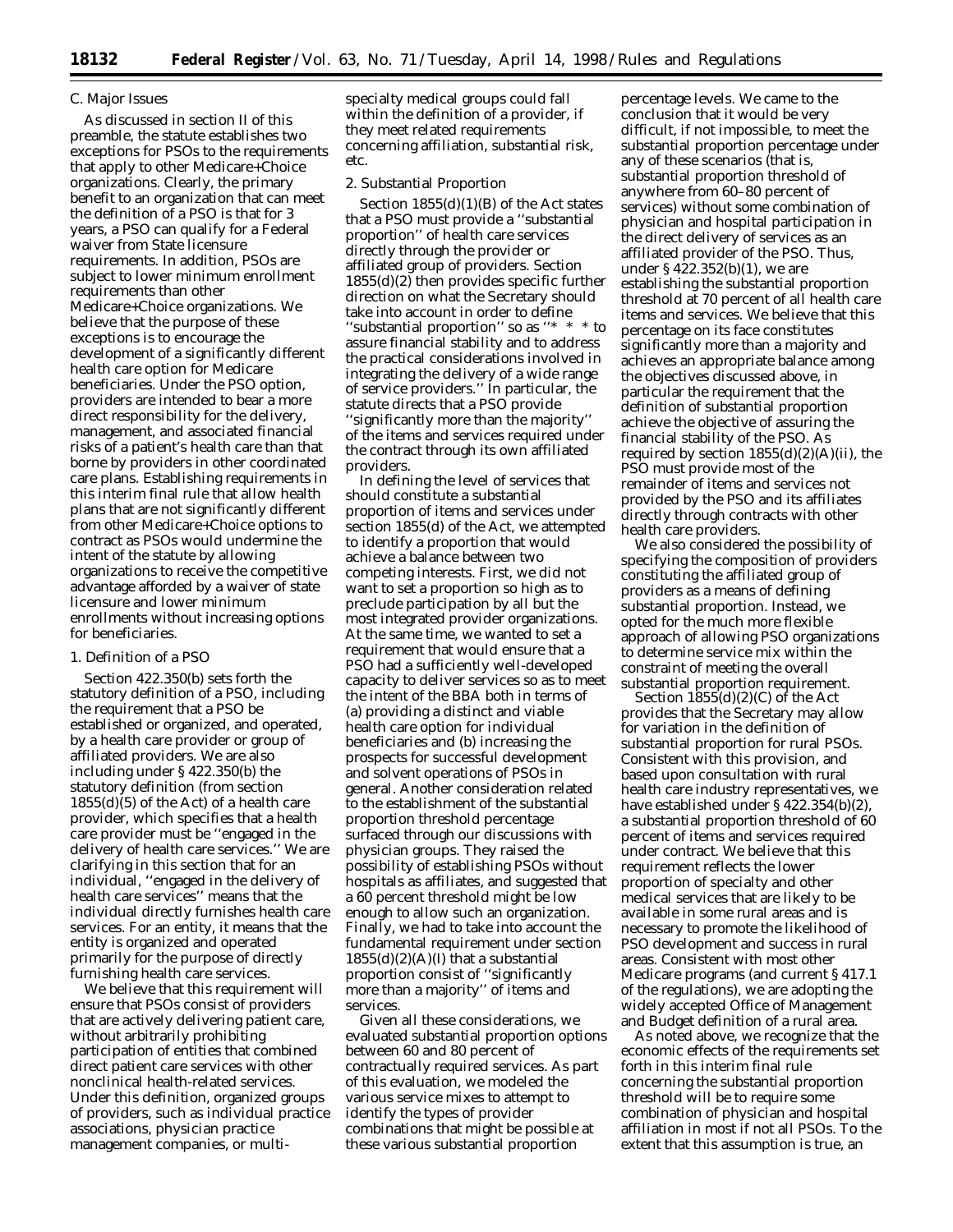argument can be made that in setting the 70 percent substantial proportion threshold, we may be closing off market opportunities for physician groups by in-effect precluding them from establishing PSOs without hospital participation. However, we believe that, in most service areas, sufficient competition exists in the hospital industry to ensure hospital interest in engaging in a risk relationship with physician groups under a PSO; thus, physician groups should not be at an economic disadvantage. For rural areas, where such competition among hospitals is least likely to exist, we have established a lower substantial proportion threshold. We welcome comments on the economic effects of the substantial proportion threshold, particularly any data or statistical analysis relevant to this requirement.

## 3. Affiliation Status

As described in detail in section II.B.6 of this preamble, section 1855(d)(3) of the Act provides clear direction on the four possible meanings of the term ''affiliation'' as it applies to PSOs. We have adopted the statutory language under § 422.354 of the regulations, and do not believe there is any reasonable alternative to this approach. (See below for related discussions of the meaning of ''substantial risk'' and ''majority financial interest.'')

We considered whether providers would be required to affiliate individually with other providers of the PSO or whether they could affiliate as a group through organizations such as physician practice management companies or individual practice associations. We concluded that such group affiliation arrangements are acceptable where the group is controlled by providers and where all other requirements are met. Requiring individual affiliation would be overly burdensome and could have the effect of unnecessarily restricting the development of, and availability of care under, PSO plans. Thus, as noted above, we believe that an affiliated provider could be a medical group or an independent practice association , as well as a hospital, nursing home, or home health agency, as long as the affiliation tests are met.

In general, the affiliation rules are not intended to constrain the internal organizational structuring of the components of the entity that is the affiliated provider. For example, these rules do not limit an individual practice association's flexibility in bringing together individual physicians or its payment arrangements with those physicians. Similarly, if a hospital has

purchased a medical practice and a nursing home, the hospital (in effect, now a health care system) is considered one affiliate provider. The affiliation tests apply to how this hospital or health care system affiliates with other provider entities outside of its corporate structure.

### 4. Substantial Financial Risk

The term ''substantial financial risk'' is used in two contexts in section 1855(d) of the Act. First, section 1855(d)(1)(C) requires that all affiliated providers within a PSO share substantial financial risk in the provision of health care services. In addition, under section  $1855(d)(3)(C)$ , one basis for demonstrating provider affiliation is the sharing of substantial financial risk in connection with the organization's operations. In order to provide additional guidance to organizations considering applying for PSO status, we have clarified the meaning of these terms in this interim final rule. We believe that both of these provisions share the common statutory intent of ensuring that affiliated providers have a financial interest in seeing the PSO and its affiliated providers achieve operational and financial success. This could serve to differentiate PSOs from other coordinated care options because providers in PSOs would have a more direct economic incentive to improve the PSO's delivery of health care.

To satisfy this intent, we needed to determine both what type of financial arrangements were appropriate and whether the same set of arrangements should be considered substantial financial risk for both purposes. We considered allowing only those arrangements where affiliated provider income was based directly on the PSO's performance (for example, the ability of the PSO to ''withhold'' a significant amount of affiliated provider compensation to help pay other expenses). However, we determined that this option would unnecessarily restrict PSO development because a variety of arrangements may exist where affiliated providers have a financial interest in the PSO's performance. Therefore, we decided to consider a wide range of financial arrangements as constituting financial risk, as set forth under § 422.356(a). We believe that this approach can achieve the statutory objective that affiliated providers are financially motivated to improve and maintain PSO performance. At the same time, PSOs can retain sufficient flexibility to tailor their financial arrangements with affiliated providers

according to their particular circumstances.

We also considered using different interpretations of substantial financial risk for the two applications of the term. We concluded that the identical use of the term in the statute provides a clear indication that a similar meaning is called for in both applications.

We welcome comments on the potential effects of our interpretation of the term substantial financial risk.

#### 5. Majority Financial Interest

Section  $1855(d)(1)(C)$  of the Act concludes with the requirement that the affiliated providers in a PSO have at least a majority financial interest in the organization. As discussed in detail in section III.E of this preamble, we believe the intent of this requirement is to ensure that affiliated health care providers maintain effective control of the PSO. However, the statute does not specify whether the affiliated providers that are required to have at least a majority financial interest in the PSO must constitute the identical group of affiliated providers that is required to provide a substantial proportion of services as discussed above.

Thus, we considered two basic policy alternatives:

(a) All affiliated providers used for purposes of complying with the substantial proportion requirement must individually meet the majority financial interest requirement. That is, all affiliated providers must have a financial interest in the PSO.

(b) The majority financial interest requirement can be met under any combination of the affiliated providers. That is, at least one of the affiliated providers (or any combination of those providers) must maintain a majority financial interest in the PSO.

We believe that the first option creates unnecessary restrictions on the development of the PSO option and could inhibit the ability of PSOs to compete effectively with other Medicare+Choice plans. In addition, mandating that each affiliated provider maintain a financial interest in the PSO is not practical in view of the dynamic nature of affiliated provider group relationships. Therefore, we are implementing the second and less restrictive option through § 422.356(b), in combination with § 422.354(c). We believe this option meets the intent of the statute by ensuring that PSOs develop a key distinguishing characteristic, provider control, from other Medicare+Choice coordinated care plans, while allowing sufficient organizational flexibility to foster PSO development.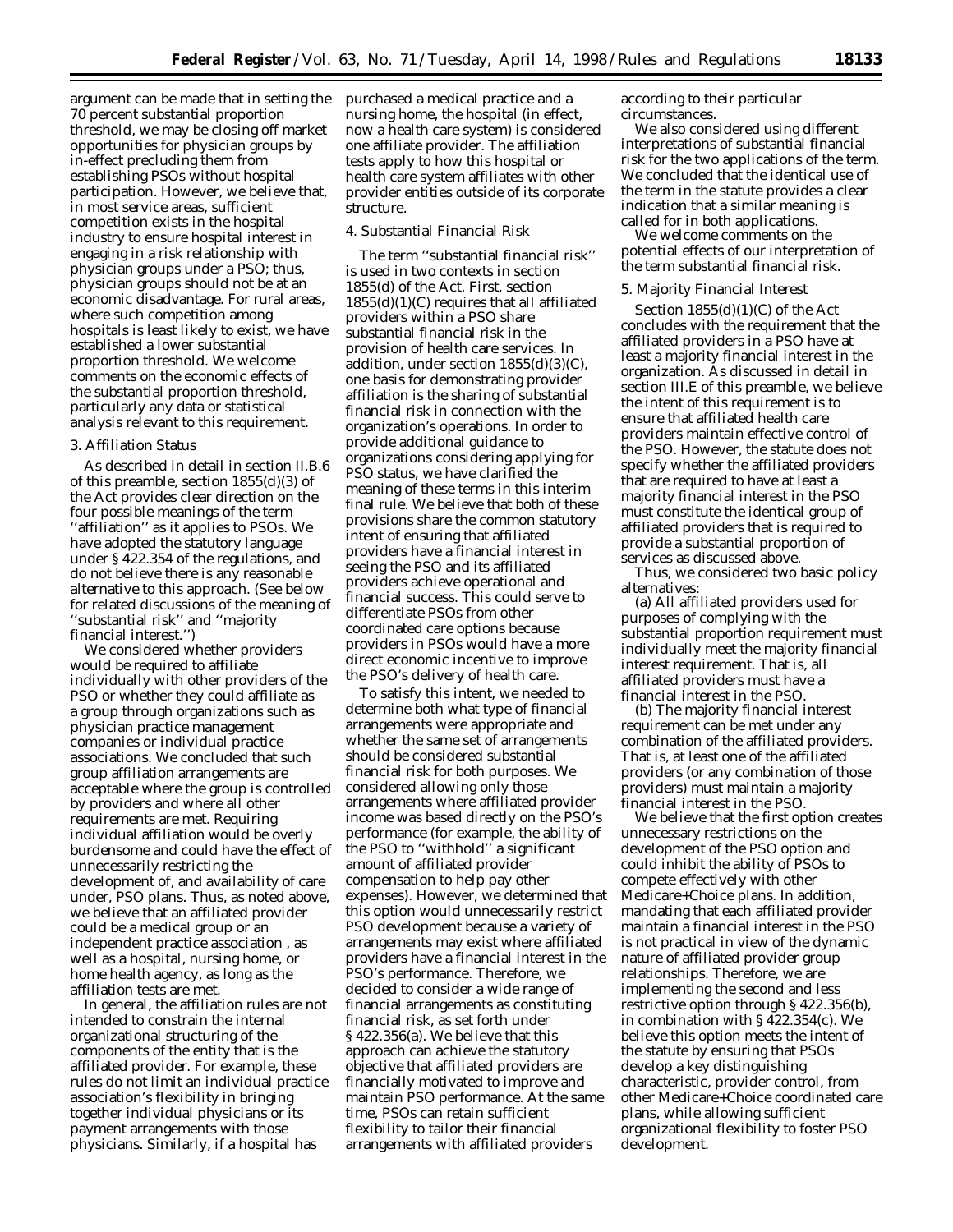#### *D. Conclusion*

Overall, we believe that this interim final rule, as a complement to the statutory provisions regarding PSOs, can ensure that PSOs become a distinct and viable health care option under Medicare+Choice. Thus, this interim final rule should have beneficial effects in terms of providing additional coverage choices for Medicare beneficiaries. However, we are unable to quantify the economic effects of these provisions and recognize that not all of the potential effects can be anticipated. Therefore, we welcome comments on all aspects of this impact analysis, including the degree to which these definitions should promote availability of PSO plans, any effects of these definitions on the amount of interest among beneficiaries in joining these plans, and likely competitive effects (for example, whether the definitions set forth in this rule will promote competition or, alternatively, will unnecessarily created or close off opportunities in the health care market). Given the necessarily subjective nature of much of this impact analysis, we particularly solicit comments offering empirical data on the likely economic impact of the policies discussed here both on PSO health care plans and on competing Medicare+Choice plans.

In accordance with the provisions of Executive Order 12866, this interim final rule with comment period was reviewed by the Office of Management and Budget.

## **VI. Waiver of Notice of Proposed Rulemaking**

We ordinarily publish a notice of proposed rulemaking in the **Federal Register** to provide a period for public comment before the provisions of a rule are made final. However, section 1871(b) of the Act provides that publication of a notice of proposed rulemaking is not required before issuing a final where ''a statute specifically permits a regulation to be issued in interim final form.'' Section  $1851(b)(1)$ , as added by section 4001 of the BBA, expressly authorizes the Secretary to issue standards, other than the PSO solvency requirements, as necessary to carry out Part C and to accomplish this through interim final rulemaking with public comment. We are exercising this authority in issuing this interim final rule with comment on PSO definitions and related requirements.

In addition, we may waive publication of a notice of proposed rulemaking if we find good cause that prior notice and comment are

impractical, unnecessary, or contrary to public interest. As discussed in section I of this preamble, HCFA and the negotiated rulemaking committee developing the solvency standards believe that we needed to establish a clear definition of a PSO and the fundamental organizational requirements that a PSO must meet as a prerequisite to the development of appropriate solvency standards. The PSO solvency regulation has a statutory deadline for publication of April 1, 1998. Further, we determined that entities considering applying to become PSOs under the Medicare+Choice program need to know whether and how they can qualify to participate in the program in order to establish the complex organizational structures necessary under the law prior to application. Many of these entities also need to seek State licensure or a federal waiver. Given the time required for these events, and the clear impetus from Congress for implementation of the Medicare+Choice program, we believe that it is impractical and contrary to the public interest to publish a notice of proposed rulemaking before establishing the PSO definitions and related requirements set forth in this interim final rule. We are providing a 60-day period for public comment.

## **VII. Response to Comments**

Because of the large number of comments we normally receive on **Federal Register** documents published for comment, we are not able to acknowledge or respond to them individually. We will consider all comments we receive by the date and time specified in the **DATES** section of this preamble and will respond to them in a forthcoming rulemaking document.

#### **List of Subjects in 42 CFR Part 422**

Health Maintenance organizations (HMO), Medicare+Choice, Provider sponsored organizations (PSO).

For the reasons set forth in the preamble, 42 CFR chapter IV is amended as set forth below:

A new Part 422 is added to read as follows:

# **PART 422—MEDICARE+CHOICE PROGRAM**

### **Subparts A—G [Reserved]**

# **Subpart H—Provider-Sponsored Organizations**

Sec.

- 422.350 Basis, scope, and definitions.<br>422.352 Basic requirements
- Basic requirements.
- 422.354 Requirements for affiliated providers.

422.356 Determining substantial financial risk and majority financial interest. **Authority:** Secs. 1851 and 1855 of the Social Security Act.

## **Subparts A–G–[Reserved]**

# **Subpart H—Provider-Sponsored Organizations**

# **§ 422.350 Basis, scope, and definitions.**

(a) *Basis and scope.* This subpart is based on sections 1851 and 1855 of the Act which, in part,—

(1) Authorize provider sponsored organizations, hereinafter referred to as PSOs, to contract as a Medicare+Choice plan;

(2) Require that a PSO meet certain qualifying requirements; and

(3) Provide for waiver of State licensure for PSOs under specified conditions.

(b) *Definitions.* As used in this subpart (unless otherwise specified)—

*Control* means that an individual, group of individuals, or entity has the power, directly or indirectly, to direct or influence significantly the actions or policies of an organization or institution.

*Engaged in the delivery of health care services* means—

(1) For an individual, that the individual directly furnishes health care services, or

(2) For an entity, that the entity is organized and operated primarily for the purpose of furnishing health care services directly or through its provider members or entities.

*Health care provider* means—

(1) Any individual who is engaged in the delivery of health care services in a State and is licensed or certified by the State to engage in that activity in the State; and

(2) Any entity that is engaged in the delivery of health care services in a State and is licensed or certified to deliver those services if such licensing or certification is required by State law or regulation.

*Provider-sponsored organization* (PSO) means, for purposes of Medicare Part C, a public or private entity—

(1) That is established or organized, and operated, by

(i) A health care provider, or

(ii) Group of affiliated health care providers;

(2) That provides a substantial proportion (as defined in § 422.352(b)) of the health care items and services under the Medicare+Choice contract directly through the provider or affiliated group of providers; and

(3) In the case of paragraph  $(1)(ii)$  of this definition, the affiliated providers